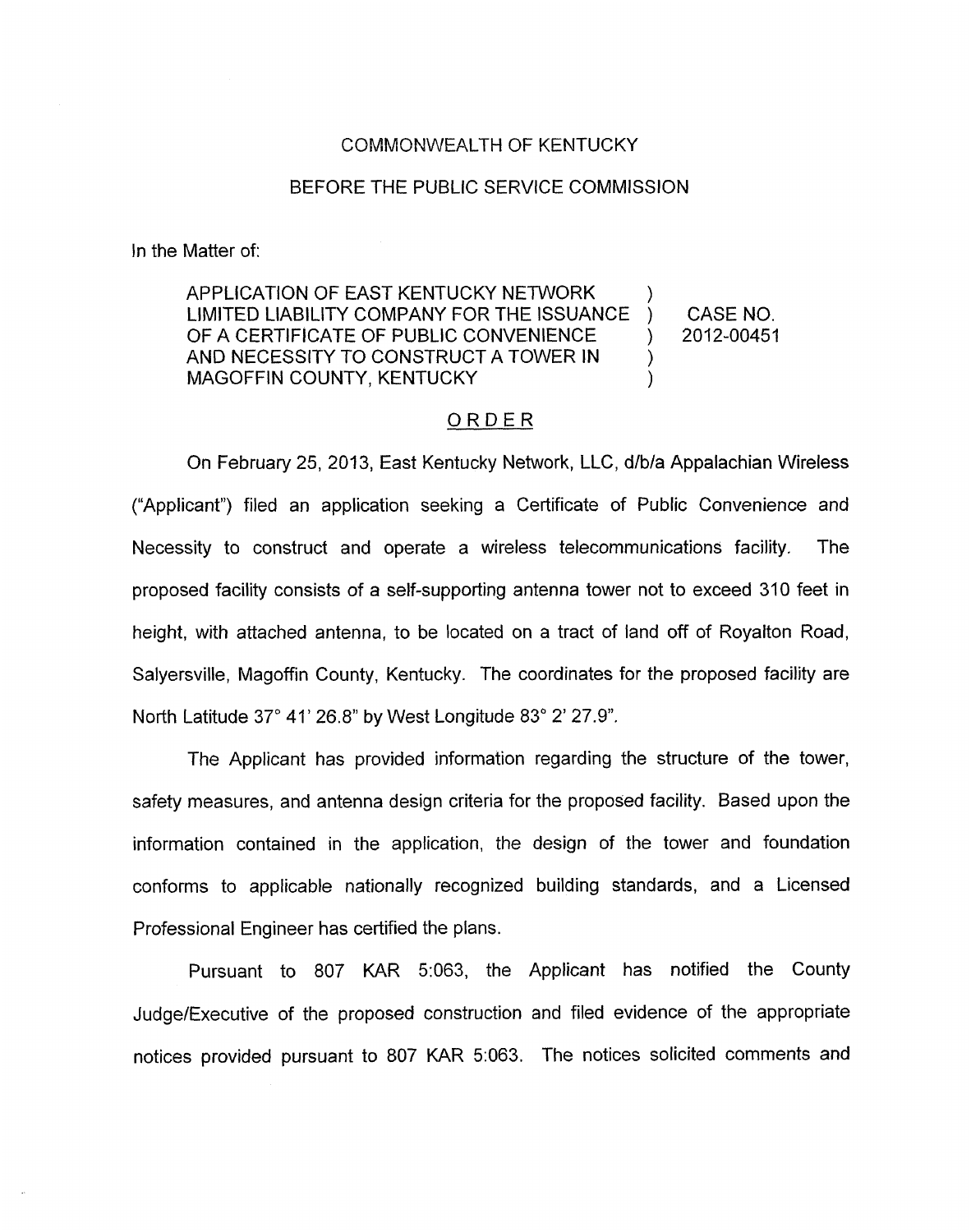informed the recipients of their right io request intervention. To date, no public comments have been filed with the Commission.

The Applicant has filed applications with the Federal Aviation Administration ("FAA") and the Kentucky Airport Zoning Commission ("KAZC") seeking approval for the construction and operation of the proposed facility. Both decisions are pending.

The Commission, having considered the evidence of record and being otherwise sufficiently advised, finds that the Applicant has demonstrated that a facility is necessary to provide adequate utility service and that, therefore, a Certificate of Public Convenience and Necessity to construct the proposed facility should be granted.

Pursuant to KRS 278.280, the Commission is required to determine proper practices to be observed when it finds, upon complaint or on its own motion, that the facilities of any utility subject to its jurisdiction are unreasonable, unsafe, improper, or insufficient. To assist the Commission in its efforts to comply with this mandate, the Applicant should notify the Commission if it does not use this antenna tower to provide service in the manner set out in its application and this Order. Upon receipt of such notice, the Commission may, on its own motion, institute proceedings to consider the proper practices, including removal of the unused antenna tower, which should be observed by the Applicant.

IT IS THEREFORE ORDERED that:

1. The Applicant is granted a Certificate of Public Convenience and Necessity to construct a wireless telecommunications facility. The proposed facility consists of a self-supporting antenna tower not to exceed 310 feet in height, with

-2- Case No. 2012-00451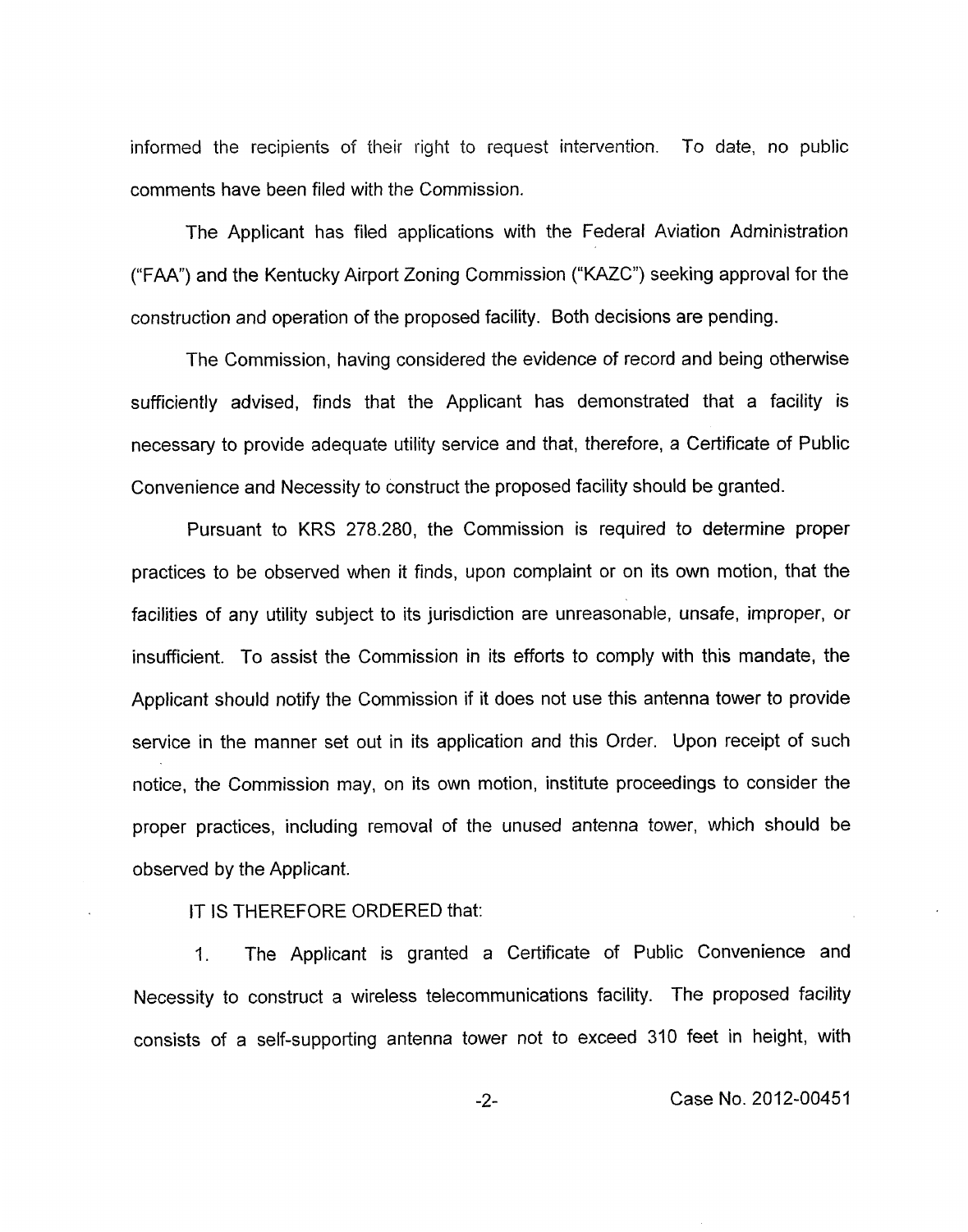attached antenna, and is to be located on a tract of land off of Royalton Road, Salyersville, Magoffin County, Kentucky. The coordinates for the proposed facility are North Latitude 37" 41' 26.8" by West Longitude 83" 2' 27.9".

2. The Applicant shall file a copy of the final decisions regarding the pending FAA and KAZC applications for the proposed construction within 10 days of receiving the decisions.

3. The Applicant shall immediately notify the Commission in writing if, after the antenna tower is built and utility service is commenced, the tower is not used for a period of three months in the manner authorized by this Order.

4. Documents filed, if any, in the future pursuant to ordering paragraphs 2 and 3 herein shall reference this case number and shall be retained in the utility's general correspondence files.

By the Commission

角 **ENTERED MAR 2 7 2013** KENTUCKY PUBLIC VICE COMMISSION

i**Ve//Di**rector

Case No. 2012-00451